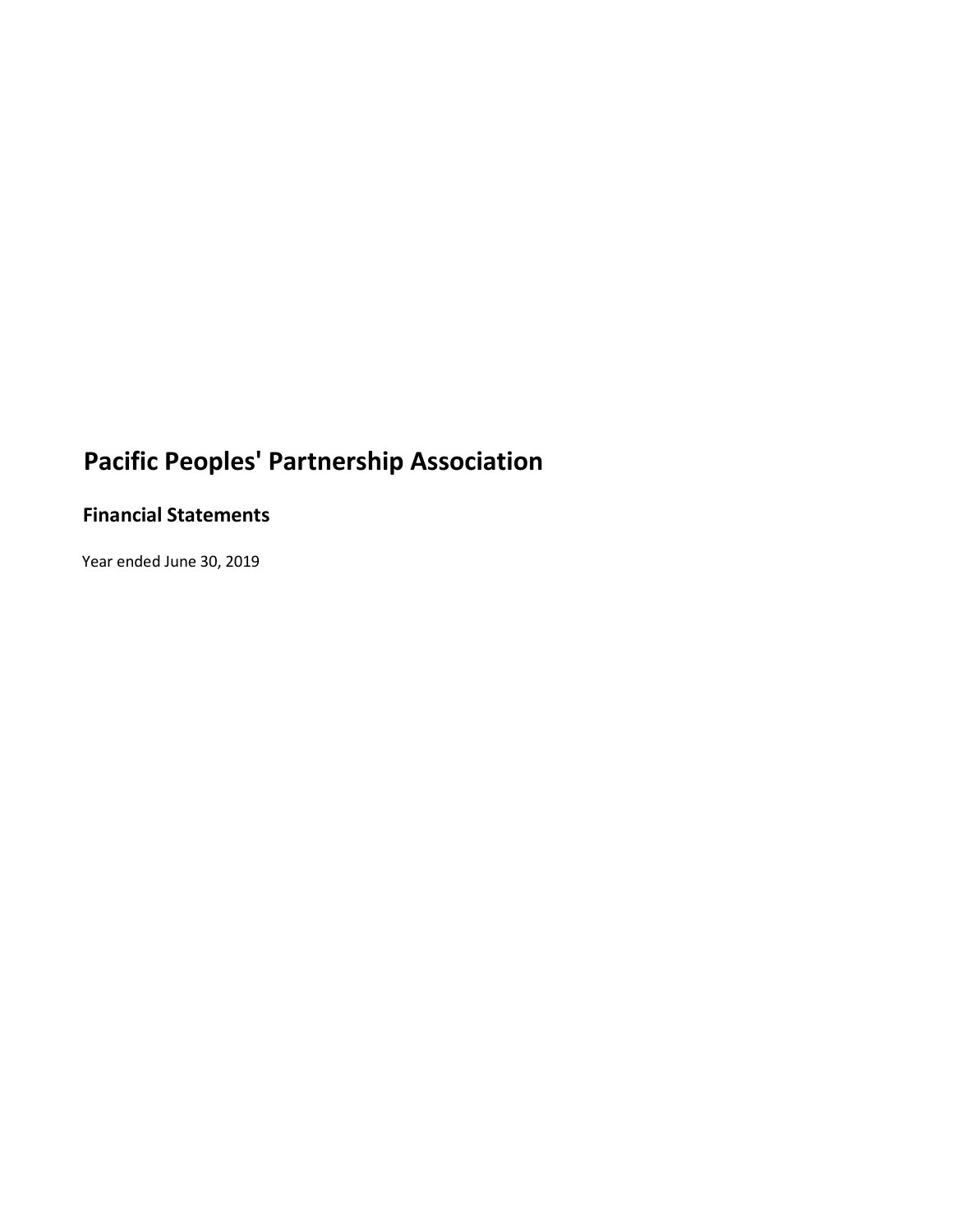

#### **Independent Auditors' Report**

To: The Board of Directors of the Pacific Peoples' Partnership Association

#### **Qualified Opinion**

We have audited the financial statements of Pacific Peoples' Partnership Association (the "Association"), which comprise the statement of financial position as at June 30, 2019, and the statements of operations, changes in net assets and cash flows for the year then ended, and notes to the financial statements, including a summary of significant accounting policies.

In our opinion, except for the possible effects of the matter disclosed in the Basis for Qualified Opinion section of our report, the accompanying financial statements present fairly, in all material respects, the statements of the Association as at June 30, 2019, and the results of its operations and cash flows for the year then ended in accordance with Accounting Standards for Not-for-profit Organizations ("ASNPO").

#### **Basis for Qualified Opinion**

In common with many not-for-profit organizations, the Association derives revenue from donations, the completeness of which is not susceptible to satisfactory audit verification. Accordingly, verification of these revenues was limited to the amounts recorded in the records of the Association. Therefore, we were unable to determine whether any adjustments might be necessary to donations revenue, excess of revenues over expenses, and cash flows from operations for the year ended June 30, 2019, current assets and net assets as at June 30, 2019. Our audit opinion on the financial statements for the year ended June 30, 2019 was modified accordingly because of the possible effects of this limitation in scope.

We conducted our audit in accordance with Canadian generally accepted auditing standards. Our responsibilities under those standards are further described in the Auditor's Responsibilities for the Audit of the Financial Statements section of our report. We are independent of the Association in accordance with the ethical requirements that are relevant to our audit of the financial statements in Canada, and we have fulfilled our other ethical responsibilities in accordance with these requirements. We believe that the audit evidence we have obtained is sufficient and appropriate to provide a basis for our qualified opinion.

#### **Responsibilities of Management and Those Charged with Governance for the Financial Statements**

Management is responsible for the preparation and fair presentation of the financial statements in accordance with ASNPO, and for such internal control as management determines is necessary to enable the preparation of financial statements that are free from material misstatement, whether due to fraud or error.

In preparing the financial statements, management is responsible for assessing the Association's ability to continue as a going concern, disclosing, as applicable, matters related to going concern and using the going concern basis of accounting unless management either intends to liquidate the Association or to cease operations, or has no realistic alternative but to do so.

Those charged with governance are responsible for overseeing the Association's financial reporting process. When individuals responsible for the oversight of the financial reporting process are the same as those responsible for the preparation of the financial statements, no reference to oversight responsibilities is required.

#### **Auditor's Responsibilities for the Audit of the Financial Statements**

Our objectives are to obtain reasonable assurance about whether the financial statements as a whole are free from material misstatement, whether due to fraud or error, and to issue an auditor's report that includes our opinion. Reasonable assurance is a high level of assurance but is not a guarantee that an audit conducted in accordance with Canadian generally accepted auditing standards will always detect a material misstatement when it exists. Misstatements can arise from fraud or error and are considered material if, individually or in the aggregate, they could reasonably be expected to influence the economic decisions of users taken on the basis of these financial statements.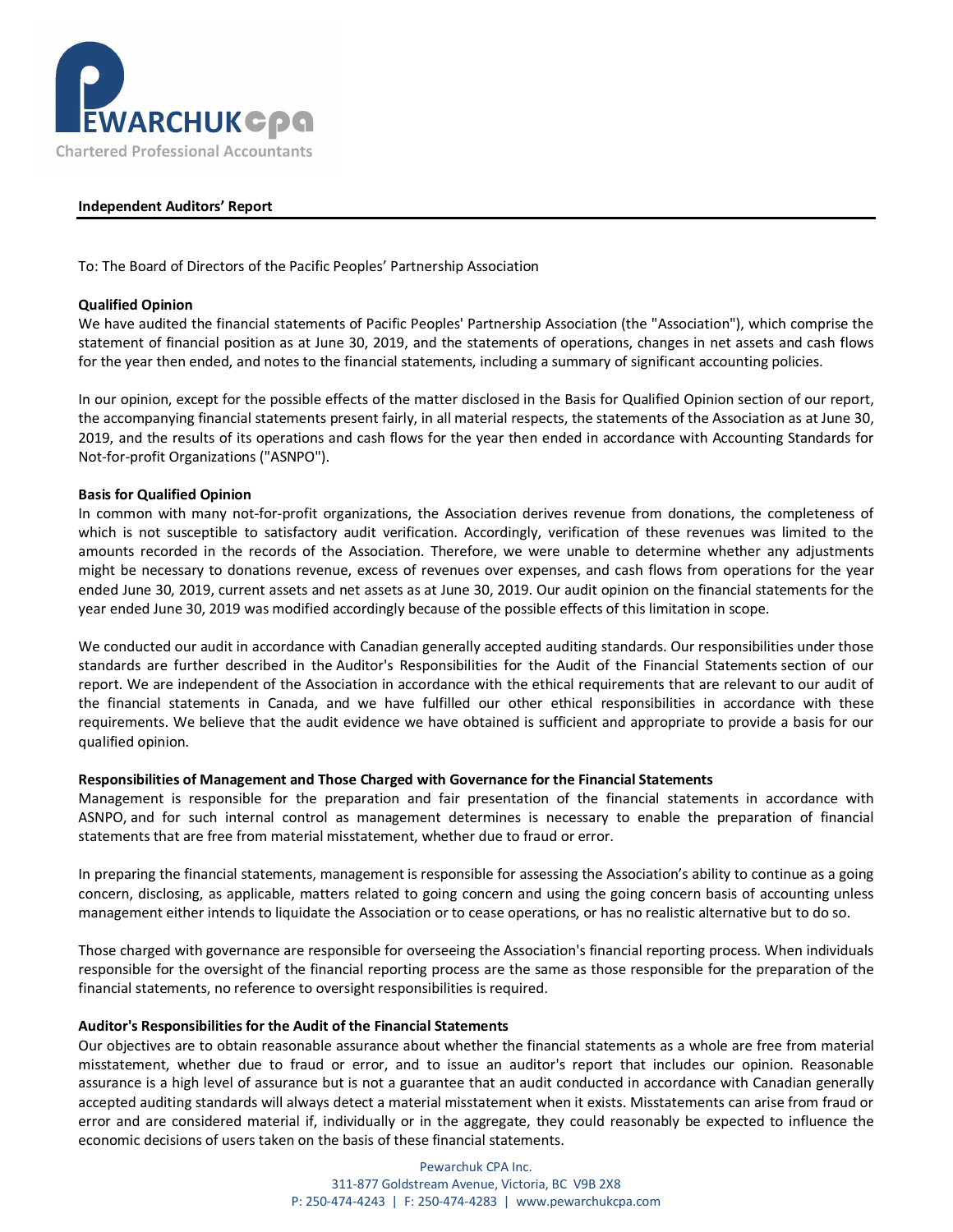

#### **Auditor's Responsibilities for the Audit of the Financial Statements (continued)**

As part of an audit in accordance with Canadian generally accepted auditing standards, we exercise professional judgment and maintain professional skepticism throughout the audit. We also:

- Identify and assess the risks of material misstatement of the financial statements, whether due to fraud or error, design and perform audit procedures responsive to those risks, and obtain audit evidence that is sufficient and appropriate to provide a basis for our opinion. The risk of not detecting a material misstatement resulting from fraud is higher than for one resulting from error, as fraud may involve collusion, forgery, intentional omissions, misrepresentations, or the override of internal control.
- · Obtain an understanding of internal control relevant to the audit in order to design audit procedures that are appropriate in the circumstances, but not for the purpose of expressing an opinion on the effectiveness of the Association's internal control.
- · Evaluate the appropriateness of accounting policies used and the reasonableness of accounting estimates and related disclosures made by management.
- · Conclude on the appropriateness of management's use of the going concern basis of accounting and, based on the audit evidence obtained, whether a material uncertainty exists related to events or conditions that may cast significant doubt on the Association's ability to continue as a going concern. If we conclude that a material uncertainty exists, we are required to draw attention in our auditor's report to the related disclosures in the financial statements or, if such disclosures are inadequate, to modify our opinion. Our conclusions are based on the audit evidence obtained up to the date of our auditor's report. However, future events or conditions may cause the Association to cease to continue as a going concern.
- Evaluate the overall presentation, structure and content of the financial statements, including the disclosures, and whether the financial statements represent the underlying transactions and events in a manner that achieves fair presentation.

We communicate with those charged with governance regarding, among other matters, the planned scope and timing of the audit and significant audit findings, including any significant deficiencies in internal control that we identify during our audit.

#### **Report on Other Legal and Regulatory Requirements**

As required by the Society Act (British Columbia), we report that, in our opinion, the accounting principles in ASNPO have been applied on a basis consistent with that of the preceding year.

ewarehuk (SA Inc.

Victoria, B.C. Chartered Professional Accountants

December 2, 2019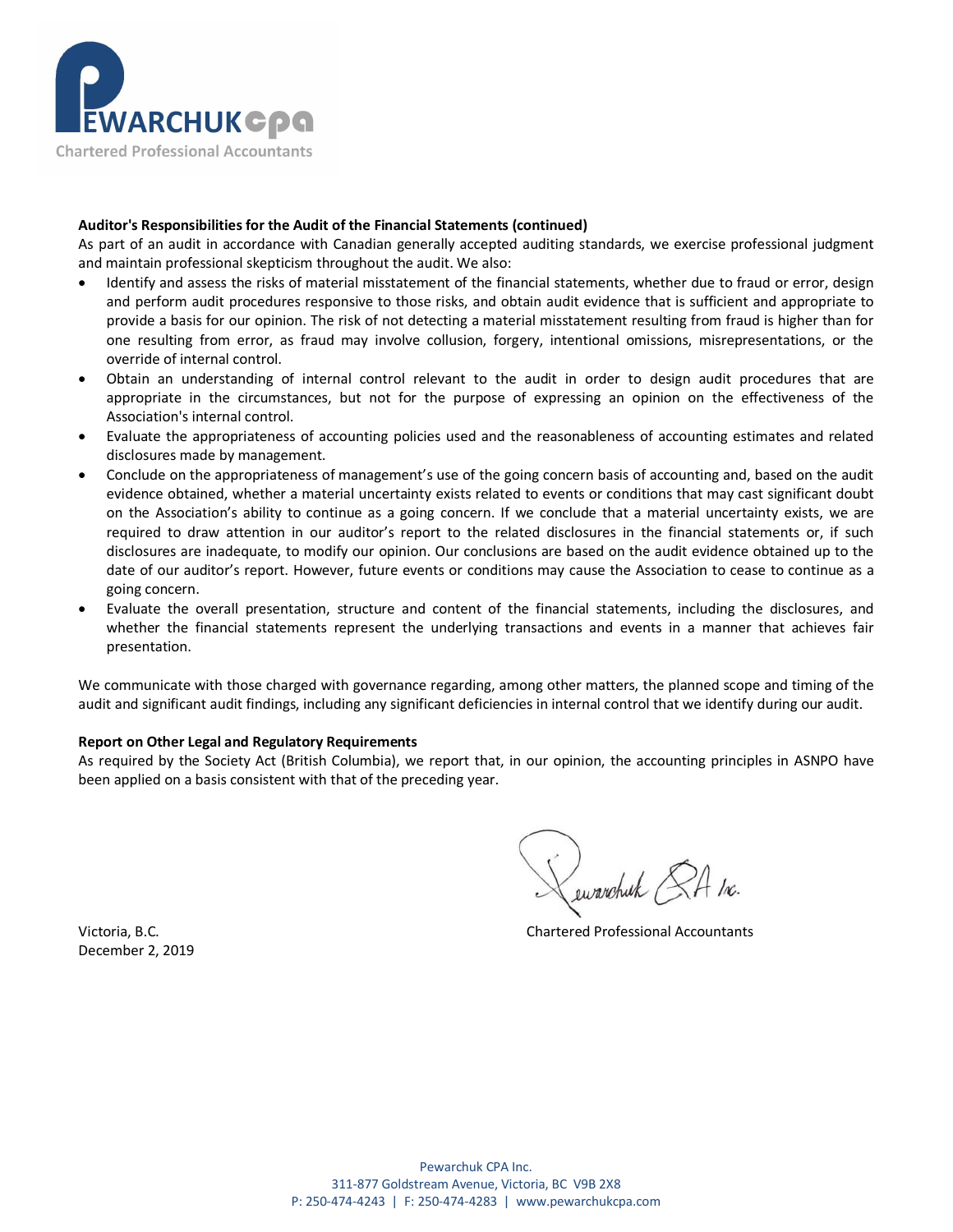#### **Statement of Financial Position**

As at June 30, 2019 with comparative figures for 2018

|                                          | <b>Operating</b><br><b>Fund</b><br>\$ | Capital<br>Fund<br>\$ | <b>Endowment</b><br>Fund<br>\$ | <b>Total</b><br>2019<br>\$ | <b>Total</b><br>2018<br>\$ |
|------------------------------------------|---------------------------------------|-----------------------|--------------------------------|----------------------------|----------------------------|
| <b>Assets</b>                            |                                       |                       |                                |                            |                            |
| Current assets                           |                                       |                       |                                |                            |                            |
| Cash                                     | 34,442                                |                       |                                | 34,442                     | 18,768                     |
| Accounts receivable                      | 6,075                                 |                       |                                | 6,075                      |                            |
| Government remittances receivable        | 317                                   |                       |                                | 317                        | 154                        |
| Prepaid expenses                         | 1,483                                 |                       |                                | 1,483                      | 951                        |
|                                          | 42,317                                |                       |                                | 42,317                     | 19,873                     |
| Endowment fund (Note 6)                  |                                       |                       | 50,299                         | 50,299                     | 40,395                     |
| Property and equipment (Note 3)          |                                       | 3,709                 |                                | 3,709                      | 5,428                      |
| <b>Total assets</b>                      | 42,317                                | 3,709                 | 50,299                         | 96,325                     | 65,696                     |
| <b>Liabilities</b>                       |                                       |                       |                                |                            |                            |
| <b>Current liabilities</b>               |                                       |                       |                                |                            |                            |
| Accounts payable and accrued liabilities | 7,654                                 |                       |                                | 7,654                      | 5,341                      |
| Government remittances payable           | 1,050                                 |                       |                                | 1,050                      | 2,364                      |
| Deferred revenue (Note 4)                | 32,067                                |                       |                                | 32,067                     | 13,232                     |
| <b>Total liabilities</b>                 | 40,771                                |                       |                                | 40,771                     | 20,937                     |
| <b>Net Assets</b>                        |                                       |                       |                                |                            |                            |
| Unrestricted funds (deficit)             | 1,546                                 |                       |                                | 1,546                      | (1,064)                    |
| <b>Restricted funds</b>                  |                                       |                       | 50,299                         | 50,299                     | 40,395                     |
| Invested in property and equipment       | $\overline{\phantom{a}}$              | 3,709                 | $\overline{\phantom{a}}$       | 3,709                      | 5,428                      |
| <b>Total net assets</b>                  | 1,546                                 | 3,709                 | 50,299                         | 55,554                     | 44,759                     |
| <b>Total liabilities and net assets</b>  | 42,317                                | 3,709                 | 50,299                         | 96,325                     | 65,696                     |

Approved on behalf of the board of directors:

\_\_\_\_\_\_\_\_\_\_\_\_\_\_\_\_\_\_\_\_\_\_\_\_\_\_\_\_\_\_\_\_\_\_\_\_\_\_\_\_\_\_\_\_\_, President  $\overline{\mathscr{V}}$   $\overline{\mathscr{V}}$   $\overline{\mathscr{V}}$   $\overline{\mathscr{V}}$   $\overline{\mathscr{V}}$   $\overline{\mathscr{V}}$   $\overline{\mathscr{V}}$   $\overline{\mathscr{V}}$   $\overline{\mathscr{V}}$   $\overline{\mathscr{V}}$   $\overline{\mathscr{V}}$   $\overline{\mathscr{V}}$   $\overline{\mathscr{V}}$   $\overline{\mathscr{V}}$   $\overline{\mathscr{V}}$   $\overline{\mathscr{V}}$   $\overline{\mathscr{V}}$   $\overline{\mathscr{V}}$   $\overline{\$ 

*The accompanying notes are an integral part of these financial statements.*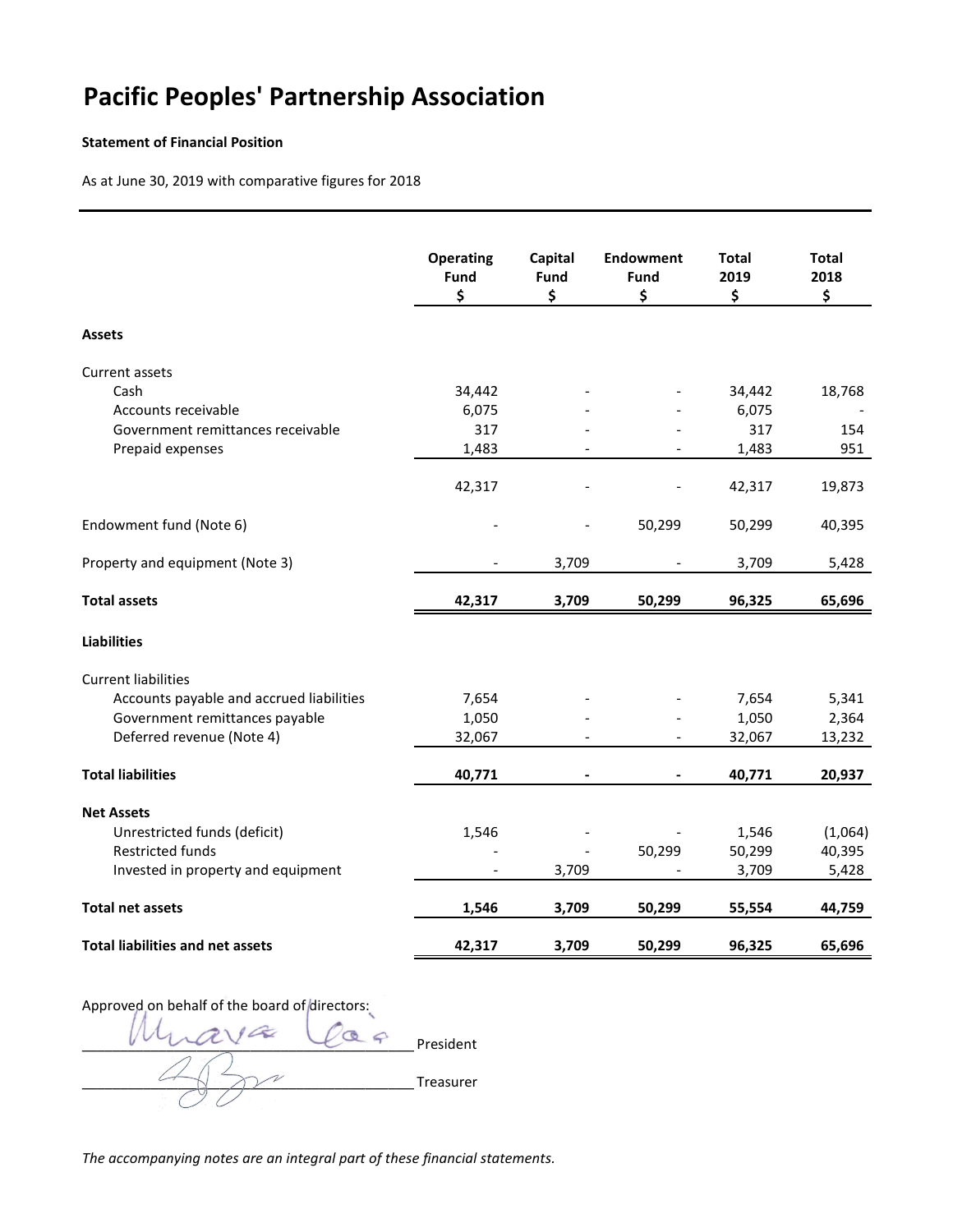#### **Statement of Net Assets**

As at June 30, 2019 with comparative figures for 2018

|                                              | <b>Unrestricted</b> | Invested in<br><b>Property and</b><br>Equipment<br>(Note 3)<br>S | Endowment<br>Fund<br>(Note 6)<br>S | Total<br>2019 | <b>Total</b><br>2018<br>\$ |
|----------------------------------------------|---------------------|------------------------------------------------------------------|------------------------------------|---------------|----------------------------|
| Net assets (deficit), beginning of year      | (1,064)             | 5,428                                                            | 40,395                             | 44,759        | 68,859                     |
| <b>Allocation of income:</b>                 |                     |                                                                  |                                    |               |                            |
| Excess (deficiency) of revenue over expenses | 2,610               | (1,719)                                                          |                                    | 891           | (25, 452)                  |
| Direct increases (decreases) to net assets:  |                     |                                                                  |                                    |               |                            |
| Endowment grants paid                        |                     |                                                                  | (1, 397)                           | (1, 397)      | (1,223)                    |
| Endowment funds received                     |                     |                                                                  | 8,957                              | 8,957         |                            |
| Endowment net investment returns reinvested  |                     |                                                                  | 2,344                              | 2,344         | 2,575                      |
| Net assets, end of year                      | 1,546               | 3,709                                                            | 50,299                             | 55,554        | 44,759                     |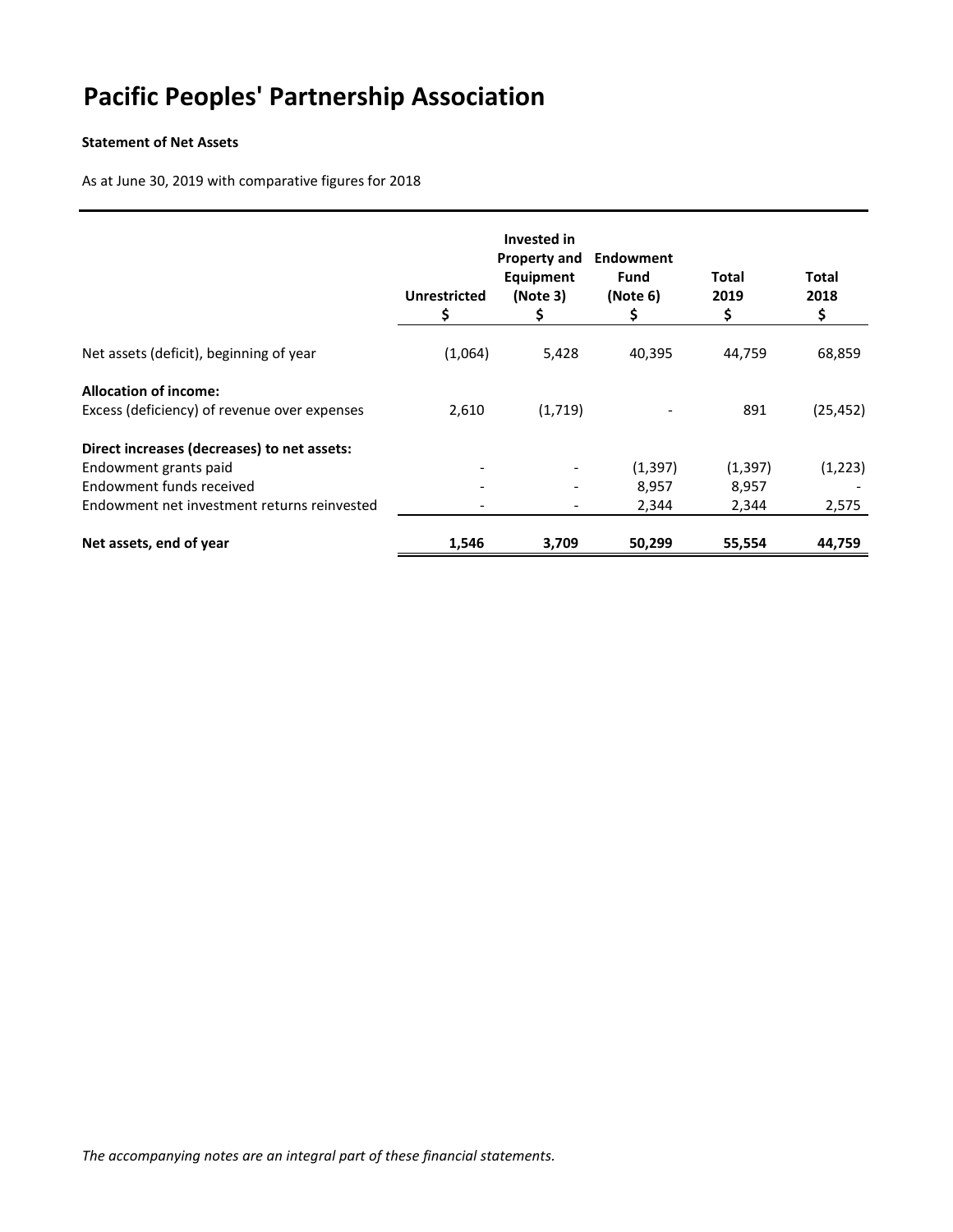#### **Statement of Operations**

For the year ended June 30, 2019 with comparative figures for 2018

|                                                      | <b>Operating</b><br>Fund | Capital<br>Fund          | <b>Endowment</b><br>Fund | <b>Total</b><br>2019 | <b>Total</b><br>2018 |
|------------------------------------------------------|--------------------------|--------------------------|--------------------------|----------------------|----------------------|
|                                                      | \$                       | \$                       | \$                       | \$                   | \$                   |
| Revenue                                              |                          |                          |                          |                      |                      |
| Donations                                            | 137,113                  |                          | $\overline{\phantom{a}}$ | 137,113              | 136,912              |
| <b>Gaming Commission</b>                             | 27,000                   |                          |                          | 27,000               | 27,000               |
| <b>Ministry Grants</b>                               | 24,000                   |                          |                          | 24,000               | 12,500               |
| Wage subsidies                                       | 9,544                    |                          |                          | 9,544                | 13,001               |
| <b>Municipal Funding</b>                             | 4,600                    |                          |                          | 4,600                | 3,000                |
| Interest                                             | 17                       |                          |                          | 17                   | 15                   |
|                                                      |                          |                          |                          |                      |                      |
|                                                      | 202,274                  | $\overline{\phantom{a}}$ | $\overline{\phantom{a}}$ | 202,274              | 192,428              |
| Expenses                                             |                          |                          |                          |                      |                      |
| Accounting and legal                                 | 7,125                    |                          |                          | 7,125                | 7,250                |
| Advertising                                          | 1,741                    |                          |                          | 1,741                | 3,301                |
| Amortization                                         |                          | 1,719                    |                          | 1,719                | 2,677                |
| Bank and financial processing charges                | 682                      |                          |                          | 682                  | 848                  |
| Board and AGM                                        | 568                      |                          |                          | 568                  | 420                  |
| Communications                                       | 2,343                    |                          |                          | 2,343                | 2,337                |
| Insurance                                            | 2,569                    |                          |                          | 2,569                | 2,719                |
| Materials and supplies                               | 1,002                    |                          |                          | 1,002                | 2,344                |
| Memberships                                          | 1,290                    |                          |                          | 1,290                | 640                  |
| Program delivery costs                               | 109,894                  |                          | $\overline{\phantom{a}}$ | 109,894              | 107,858              |
| Rental                                               | 12,320                   |                          |                          | 12,320               | 4,920                |
| Salaries/contractors                                 | 60,130                   | $\overline{\phantom{a}}$ | $\overline{\phantom{a}}$ | 60,130               | 82,566               |
|                                                      | 199,664                  | 1,719                    | $\overline{\phantom{a}}$ | 201,383              | 217,880              |
| <b>Excess (deficiency) of revenues over expenses</b> | 2,610                    | (1,719)                  |                          | 891                  | (25, 452)            |

*The accompanying notes are an integral part of these financial statements.*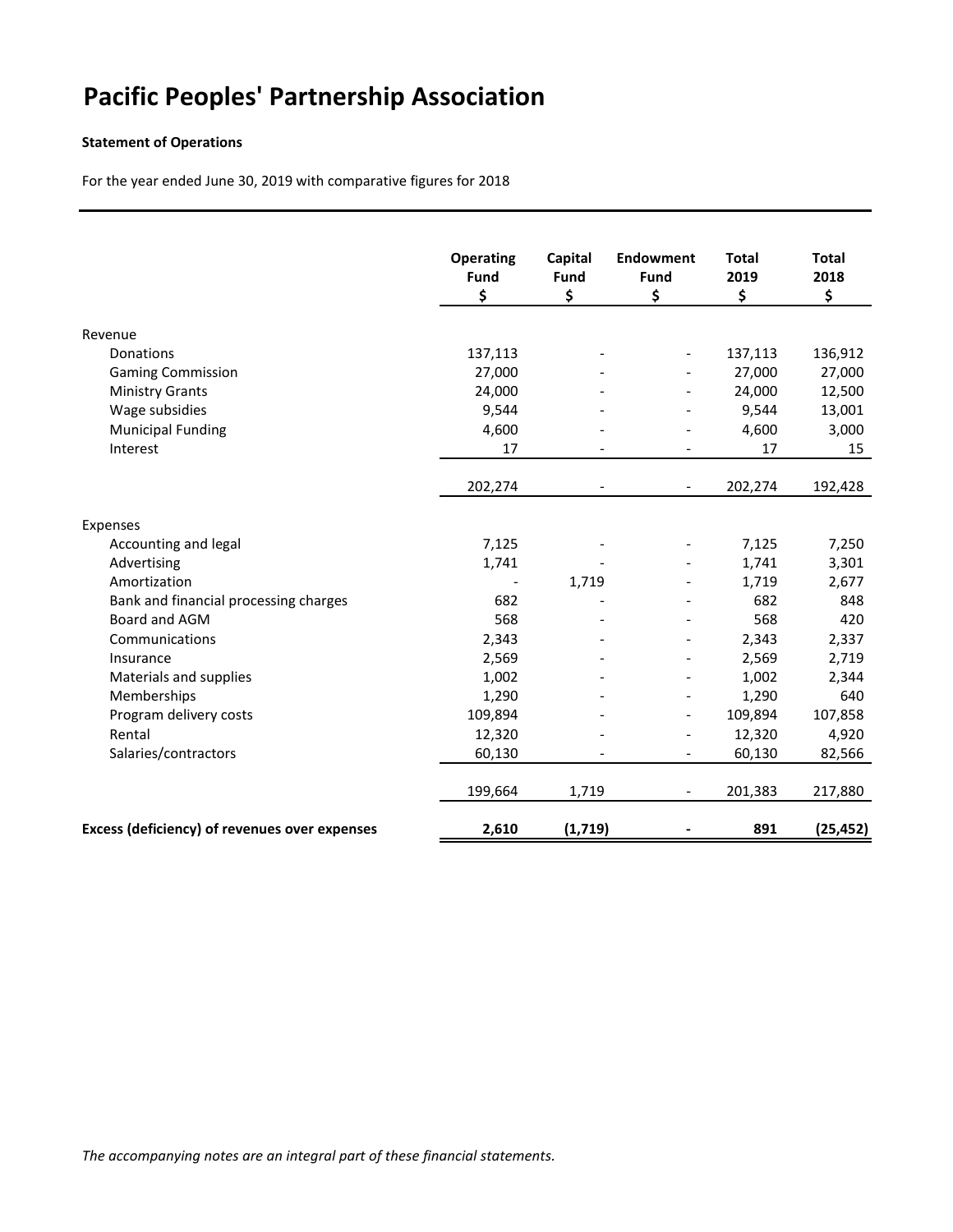#### **Statement of Cash Flows**

For the year ended June 30, 2019 with comparative figures for 2018

|                                                                          | <b>Operating</b><br><b>Fund</b> | Capital<br><b>Fund</b> | <b>Endowment</b><br>Fund | <b>Total</b><br>2019 | <b>Total</b><br>2018 |
|--------------------------------------------------------------------------|---------------------------------|------------------------|--------------------------|----------------------|----------------------|
|                                                                          | \$                              | \$                     | \$                       | \$                   | \$                   |
| <b>Operating Activities:</b>                                             |                                 |                        |                          |                      |                      |
| Excess (deficiency) of revenues over expenses<br>Non-cash items:         | 2,610                           | (1,719)                |                          | 891                  | (25, 452)            |
| Amortization                                                             |                                 | 1,719                  |                          | 1,719                | 2,677                |
| Cash provided by (used in) changes in<br>non-cash working capital items: |                                 |                        |                          |                      |                      |
| Accounts receivable                                                      | (6,075)                         |                        |                          | (6,075)              | 12,497               |
| Government remittances receivable                                        | (163)                           |                        |                          | (163)                | 36                   |
| Prepaid expenses                                                         | (532)                           |                        |                          | (532)                | 622                  |
| Accounts payable and accrued liabilities                                 | 2,313                           |                        |                          | 2,313                | (795)                |
| Government remittances payable                                           | (1, 314)                        |                        |                          | (1, 314)             | (695)                |
| Deferred revenue                                                         | 18,835                          |                        |                          | 18,835               | 5,802                |
| Net cash provided (used) by operating activities                         | 15,674                          |                        |                          | 15,674               | (5,308)              |
| <b>Investing and Financing Activities:</b>                               |                                 |                        |                          |                      |                      |
| Purchase of property and equipment                                       |                                 |                        |                          |                      |                      |
| Net cash from investing and financing activities                         |                                 |                        |                          |                      |                      |
| Net (decrease) in cash                                                   | 15,674                          |                        |                          | 15,674               | (5,308)              |
| Cash, beginning of year                                                  | 18,768                          |                        |                          | 18,768               | 24,076               |
| Cash, end of year                                                        | 34,442                          |                        |                          | 34,442               | 18,768               |

*The accompanying notes are an integral part of these financial statements.*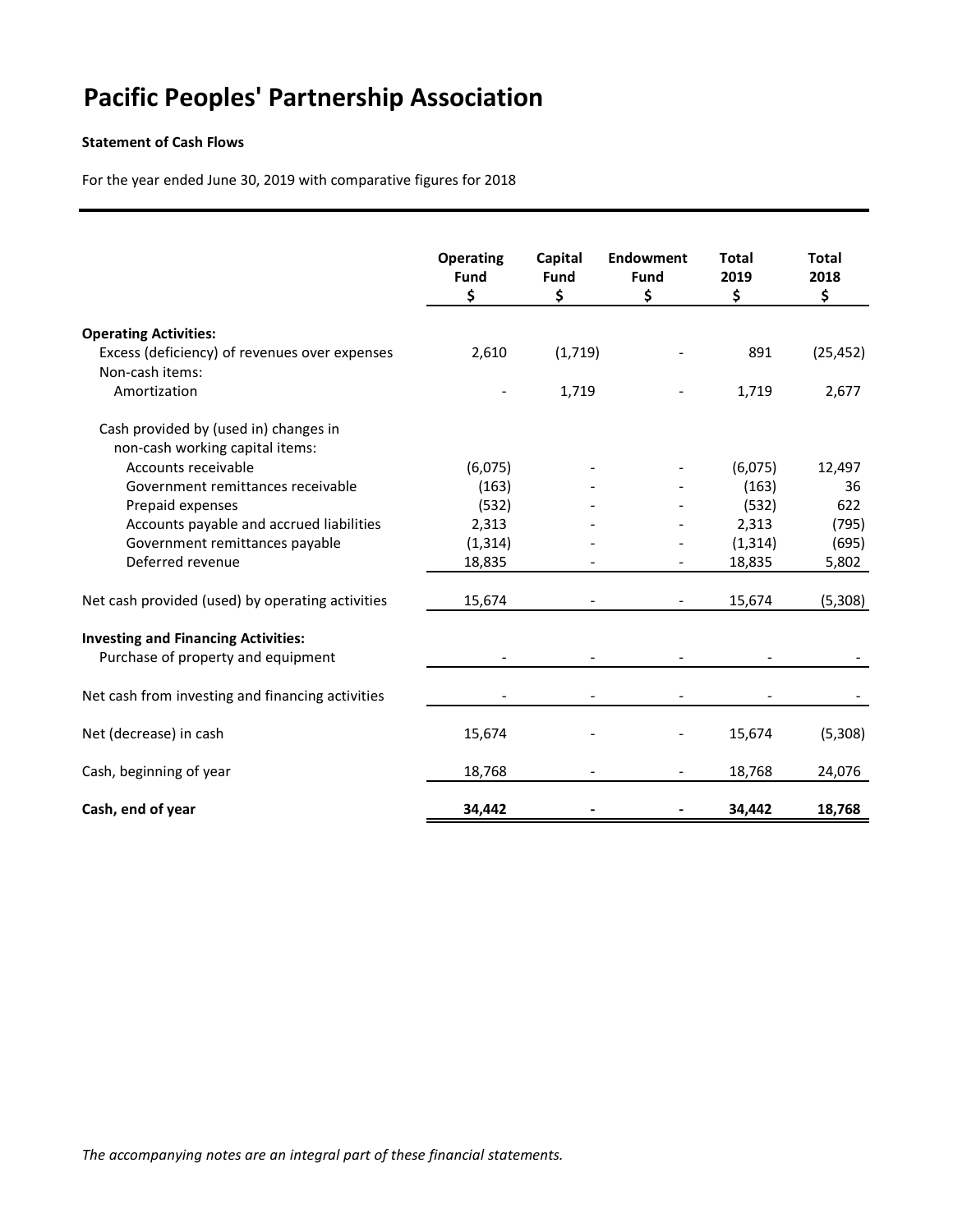#### **Notes to the Financial Statements**

#### **Year ended June 30, 2019 with comparative figures for 2018**

#### **1. Purpose**

Pacific Peoples' Partnership Association (the "Association") has been designated as a not-for-profit organization in Victoria, British Columbia. The purpose of the Association is to promote awareness of Pacific Islanders and educate others around the world on Pacific development issues. The Association is a registered charity under the Income Tax Act and as such is not subject to taxation.

#### **2. Significant Accounting Policies**

These financial statements have been prepared in accordance with Canadian accounting standards for not-for-profit organizations and include the following significant accounting policies:

#### **Fund Accounting**

The Operating Fund accounts for the Association's program and administrative activities. This fund reports unrestricted resources and restricted operating grants. The Capital Fund accounts for the Association's property and equipment. The Endowment Fund reports resources contributed for endowment.

#### **Revenue Recognition**

The Association follows the deferral method of accounting for contributions. Restricted contributions are recognized as revenue in the year in which the related expenses are incurred. Unrestricted contributions are recognized as revenue when received or receivable if the amount can be reasonably estimated and collection is reasonably assured.

Restricted investment income is recognized as revenue in the year in which the related expenses are incurred. Unrestricted investment income is recognized when it is earned. Endowment contributions are recognized as direct increases to net assets and are not recorded as revenue.

#### **Contributed Materials and Services**

The Association receives contributions of both materials and services. Due to the difficulty in determining their fair value, only donated equipment is recorded at fair value when fair value can be reasonably estimated, otherwise contributed materials and services are not recognized in the financial statements.

#### **Property and Equipment**

Property and equipment are recorded at cost. Amortization is based on the estimated useful life of each asset using the following methods and rates:

| Computer equipment      | 55% | Declining balance |
|-------------------------|-----|-------------------|
| Furniture and equipment | 20% | Declining balance |
| Websites                | 30% | Declining balance |

In the year of acquisition only one-half the normal rate is applied.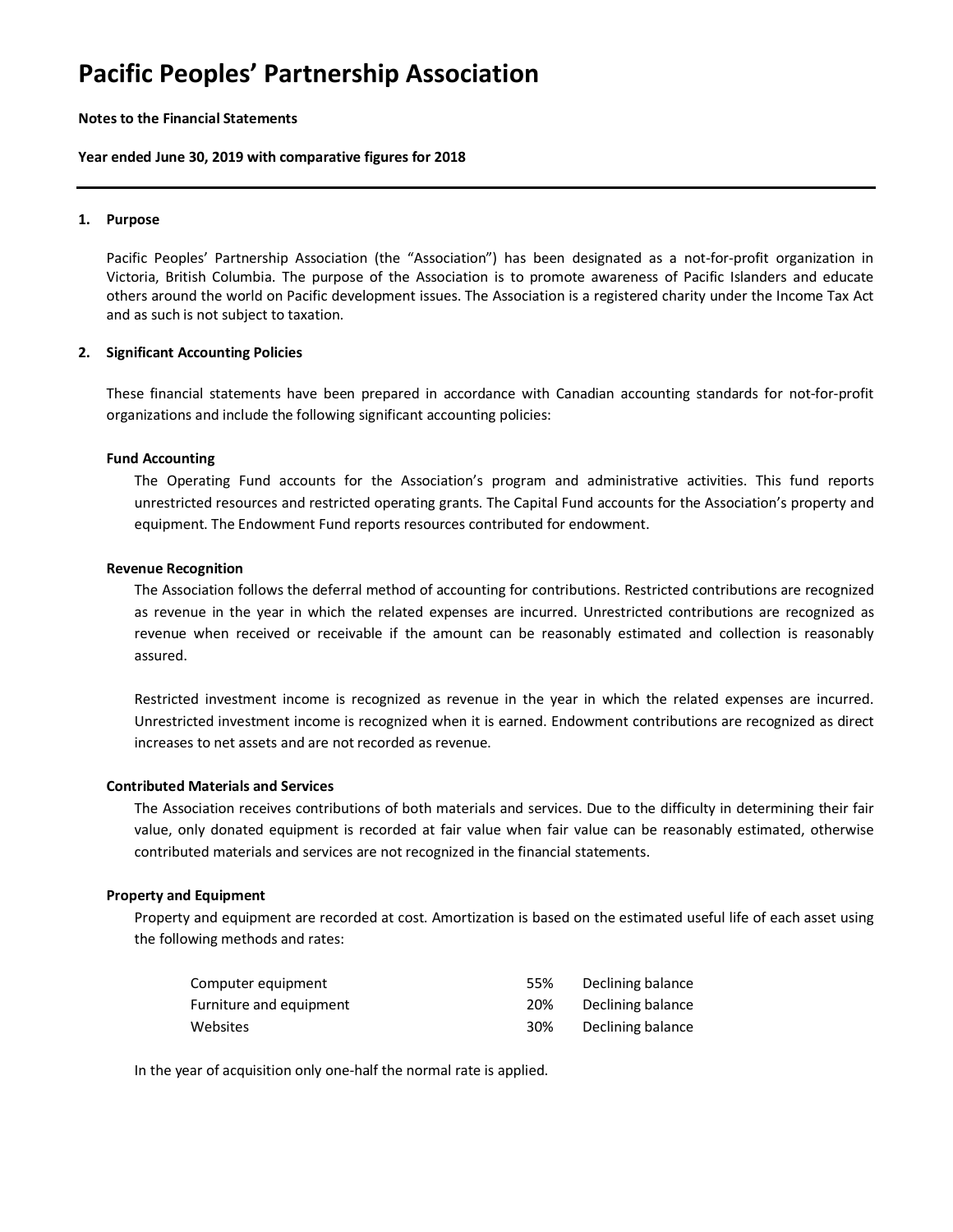#### **Notes to the Financial Statements**

**Year ended June 30, 2019 with comparative figures for 2018**

#### **2. Significant Accounting Policies (Continued)**

#### **Use of Estimates**

The preparation of financial statements in conformity with Canadian accounting standards for not-for-profit organizations requires management to make estimates and assumptions that affect the reported amount of assets and liabilities and disclosures of contingent assets and liabilities at the date of the financial statements and the reported amounts of revenues and expenses during the reporting periods. These estimates are reviewed periodically and adjustments are made to income as appropriate in the year they become known. Actual results could differ from those estimates.

#### **Financial Instruments**

The Association initially measures its financial assets and financial liabilities at fair value. The Association subsequently measures all of its financial assets and financial liabilities at amortized cost, except for cash and investments in equity instruments that are quoted in an active market, which are measured at fair value. Changes in fair value are recognized in the statement of operations.

Financial instruments measured at amortized cost include accounts receivable, government remittances receivable, accounts payable and accrued liabilities, and government remittances payable.

#### **3. Property and Equipment**

|                         | Cost   | Accumulated<br>Amortization | <b>Net Book</b><br><b>Value</b><br>2019 | <b>Net Book</b><br><b>Value</b><br>2018 |
|-------------------------|--------|-----------------------------|-----------------------------------------|-----------------------------------------|
|                         |        |                             |                                         |                                         |
| Computer equipment      | 2,175  | (1,931)                     | 244                                     | 542                                     |
| Furniture and equipment | 700    | (342)                       | 358                                     | 448                                     |
| Websites                | 7,458  | (4, 351)                    | 3,107                                   | 4,438                                   |
|                         | 10,333 | (6, 624)                    | 3,709                                   | 5,428                                   |

#### **4. Deferred Revenue**

Deferred revenue represents restricted contributions received in the current year which are related to expenses of a subsequent year. Deferred revenue consists of the following:

|                                            | 2019   | 2018   |
|--------------------------------------------|--------|--------|
|                                            |        |        |
| For Programs:                              |        |        |
| <b>RBC Foundation BC Grant</b>             | 20,000 |        |
| City of Victoria Festival Investment Grant | 6,000  |        |
| Victoria Foundation Community Grant        | 3,567  |        |
| <b>CRD Arts &amp; Culture IDEA Grant</b>   | 2,500  |        |
| Commonwealth Foundation Grant              |        | 10,732 |
| <b>BC Multiculturalism Grant</b>           |        | 2,500  |
|                                            |        |        |
|                                            | 32.067 | 13,232 |